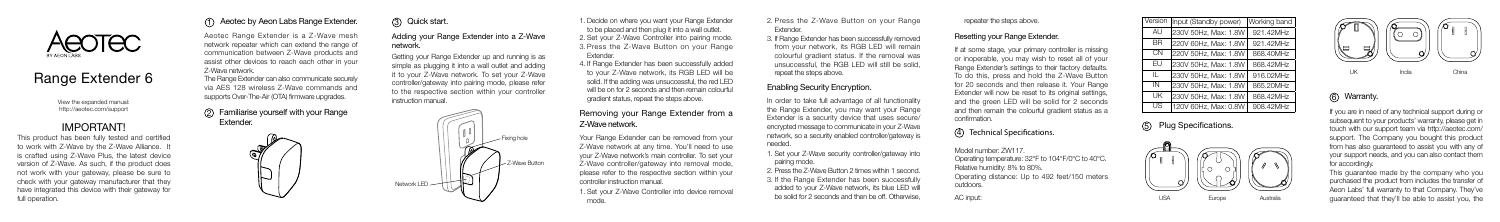Any repairs under this warranty must be conducted

Customer shall indemnify, defend, and hold Aeon Labs and Aeon Labs' affiliates, shareholders, directors, officers, employees, contractors, agents and other representatives harmless from all demands, claims, actions, causes of action, proceedings, suits, assessments, losses, damages, liabilities, settlements, judgments, fines, penalties, interest, costs and expenses (including fees and disbursements of counsel) of every kind (i) based upon personal injury or death or injury to property to the extent any of the foregoing is proximately caused either by a defective product (including strict liability in tort) or by the negligent or willful acts or omissions of Customer or its officers, employees, subcontractors or agents, and/or (ii) arising from or relating to any actual or alleged infringement or misappropriation of any patent, trademark, mask work, copyright, trade secret or any actual or alleged

IN NO EVENT SHALL AEON LABS BE LIABLE FOR ANY INDIRECT, INCIDENTAL, PUNITIVE, SPECIAL OR CONSEQUENTIAL DAMAGES, OR DAMAGES FOR LOSS OF PROFITS, REVENUE, OR USE INCURRED BY CUSTOMER OR ANY THIRD PARTY, WHETHER IN AN ACTION IN CONTRACT, OR TORT, OR OTHERWISE EVEN IF ADVISED OF THE POSSIBILITY OF SUCH DAMAGES. AEON LABS' LIABILITY AND CUSTOMER'S EXCLUSIVE REMEDY FOR ANY CAUSE OF ACTION ARISING IN CONNECTION WITH THIS AGREEMENT OR THE SALE OR USE OF THE PRODUCTS, WHETHER BASED ON NEGLIGENCE STRICT LIABILITY, BREACH OF WARRANTY, BREACH OF AGREEMENT, OR EQUITABLE PRINCIPLES, IS EXPRESSLY LIMITED TO, AT AEON LABS' OPTION, REPLACEMENT OF OR REPAYMENT OF THE PURCHASE PRICE FOR THAT PORTION OF PRODUCTS WITH RESPECT TO WHICH DAMAGES ARE CLAIMED. ALL CLAIMS OF ANY KIND ARISING IN CONNECTION WITH THIS AGREEMENT OR THE SALE OR USE OF PRODUCTS SHALL BE DEEMED WAIVED UNLESS MADE IN WRITING WITHIN THIRTY (30) DAYS 2. This device must accept any interference received, including interference that may cause undesired operation. This equipment has been tested and found to comply with the limits for a Class B digital device, pursuant to part 15 of the FCC Rules. These limits are designed to provide reasonable protection against harmful interference in a residential installation. This equipment generates, uses and can radiate radio frequency energy and, if not installed and used in accordance with the instructions, may cause harmful interference to radio communications. However, there is no guarantee that interference will not occur in a particular installation. If this equipment does cause harmful interference to radio or television reception, which can be determined by turning the equipment off and on, the user is encouraged to try to correct the interference by one or more of the following measures:

#### FCC NOTICE (for USA)

This device complies with Part 15 of the FCC Rules. Operation is subject to the following two conditions:

THE MANUFACTURER IS NOT RESPONSIBLE FOR ANY RADIO OR TV INTERFERENCE CAUSED BY UNAUTHORIZED MODIFICATIONS TO THIS EQUIPMENT. SUCH MODIFICATIONS COULD VOID THE USER'S AUTHORITY TO OPERATE THE EQUIPMENT.

STORE INDOORS WHEN NOT IN LISE. SUITABLE FOR DRY LOCATIONS. DO NOT IMMERSE IN WATER. NOT FOR USE WHERE DIRECTLY EXPOSED TO WATER.

Reorient or relocate the receiving antenna.

Do not dispose of electrical appliances as unsorted municipal waste, use separate collection facilities.

#### Warning

### Certifications (regional):



Z-Wave and Z-Wave Plus are registered trademarks of Sigma Designs and its subsidiaries in the United States and other countries

Contact your local government for information regarding the collection systems available.

1.This device may not cause harmful interference,

#### and

- Increase the separation between the equipment and receiver.
- Connect the equipment into an outlet on a circuit different from that to which the receiver is connected.

Customer, with all technical support and repair needs on our behalf.

Aeon Labs warrants to the original purchaser of Products that for the Warranty Period (as defined below), the Products will be free from material defects in materials and workmanship. The foregoing warranty is subject to the proper installation, operation and maintenance of the Products in accordance with installation instructions and the operating manual supplied to Customer. Warranty claims must be made by Customer in writing within thirty (30) days of the manifestation of a problem. Aeon Labs' sole obligation under the foregoing warranty is, at Aeon Labs' option, to repair, replace or correct any such defect that was present at the time of delivery, or to remove the Products and to refund the purchase price to Customer. The "Warranty Period" begins on the date the

Products is delivered and continues for 12 months.

by an authorized Aeon Labs service representative and under Aeon Labs' RMA policy. Any repairs conducted by unauthorized persons shall void this warranty.

Excluded from the warranty are problems due to accidents, acts of God, civil or military authority, civil disturbance, war, strikes, fires, other catastrophes, misuse, misapplication, storage damage, negligence, electrical power problems, or modification to the Products or its components. Aeon Labs does not authorize any person or party to assume or create for it any other obligation or liability in connection with the Products except as set forth herein.

Aeon Labs will pass on to Customer all manufacturers' Material warranties to the extent that they are transferable, but will not independently warrant any Material.

Customer must prepay shipping and transportation charges for returned Products, and insure the shipment or accept the risk of loss or damage FROM AEON LABS'S DELIVERY, OR THE DATE FIXED FOR DELIVERY IN THE EVENT OF NONDELIVERY. THE INDEMNITY AND WARRANTY IN ABOVE ARE EXCLUSIVE AND IN LIEU OF ALL OTHER INDEMNITIES OR WARRANTIES, WHETHER EXPRESS OR IMPLIED, INCLUDING THE IMPLIED WARRANTIES OF MERCHANTABILITY AND FITNESS FOR A PARTICULAR

PURPOSE.

during such shipment and transportation. Aeon Labs will ship the repaired or replacement products to Customer freight prepaid.

violation of any other intellectual property rights arising from or in connection with the products, except to the extent that such infringement exists as a result of Aeon Labs' manufacturing processes.

> Consult the dealer or an experienced radio/TV technician for help.